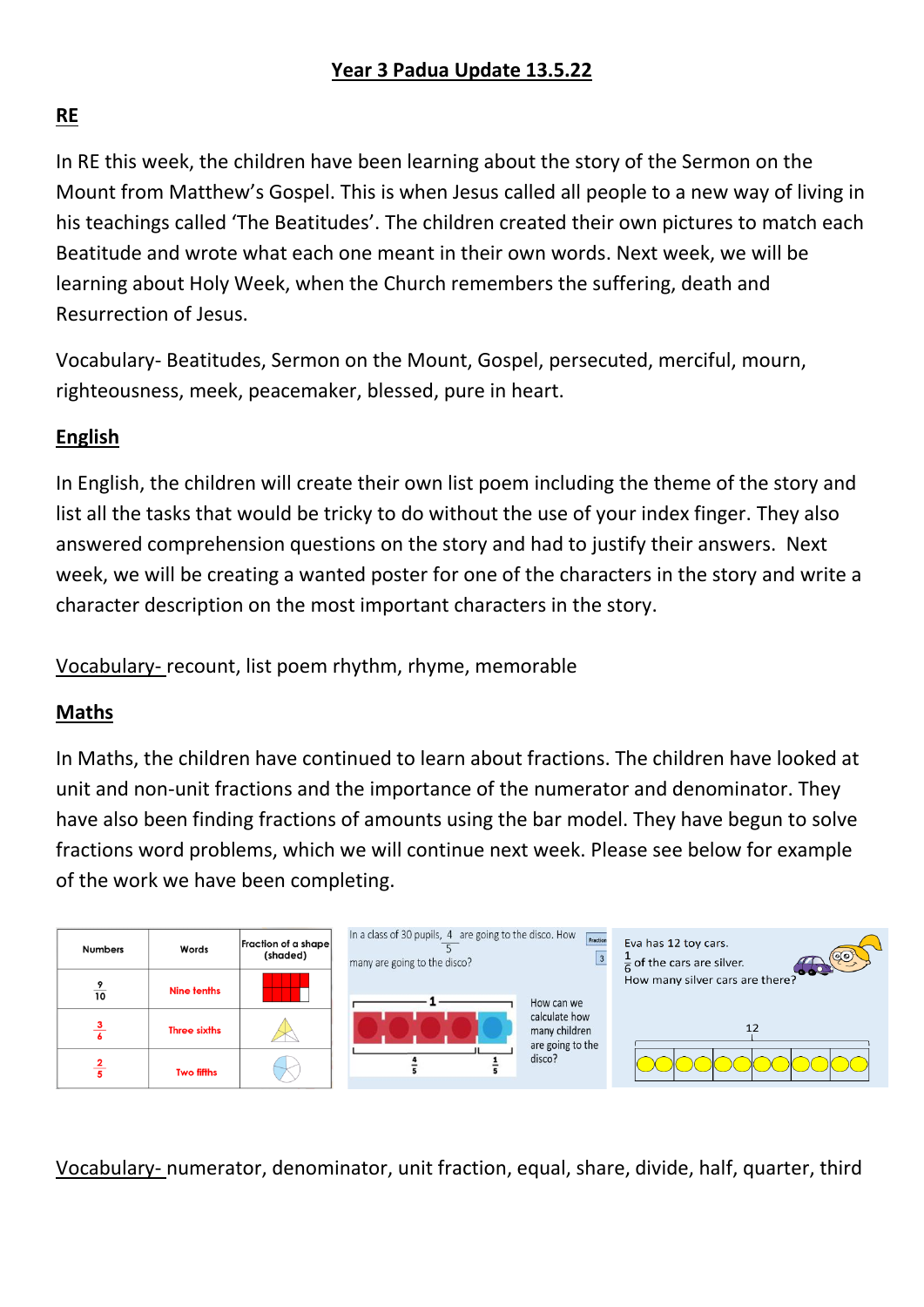### **Science**

This week the children were learning about what plants need to grow and how different plants adapt to their environment. Next week they will continue their observation of plant growth and learn about why plants are so important to us.

Vocabulary- Plant, adapt, survive, photosynthesis, growth, function, stem, leaves, soil, nutrients, life cycle

#### **Homework**

This week's homework is an English task. Please see Teams for further information and complete the homework in your child's English homework book, there is no need to print off the sheet.

#### **Messages**

#### **Walk to School Week**

Next week is Walk to School Week. See the following website for more details <https://www.livingstreets.org.uk/products-and-services/projects/walk-to-school-week>

- Please ensure that children make their meal choices using the School Grid in advance. There are children coming into school not having made a meal choice.
- Please ensure ALL equipment is in school, please refer to the handout provided at the beginning of Year 3 to see what your child needs.
- Please ensure that your child has a pair of light grey jogging bottoms for outdoor games in their PE kit. Please label these with your child's name.
- Your child can bring in some 'spares' clothing which can be worn at lunchtime when playing sports outside, so that their uniform doesn't get dirty, e.g. a pair of tracksuit bottoms and a jumper. These can be sent into school in a labelled plastic bag.
- A reminder that **no earrings** should be worn in school and long hair needs to be tied up.
- Reading books and your child's homework diary should be in their bag every day.

Thank you,

Have a great weekend,

Corinne